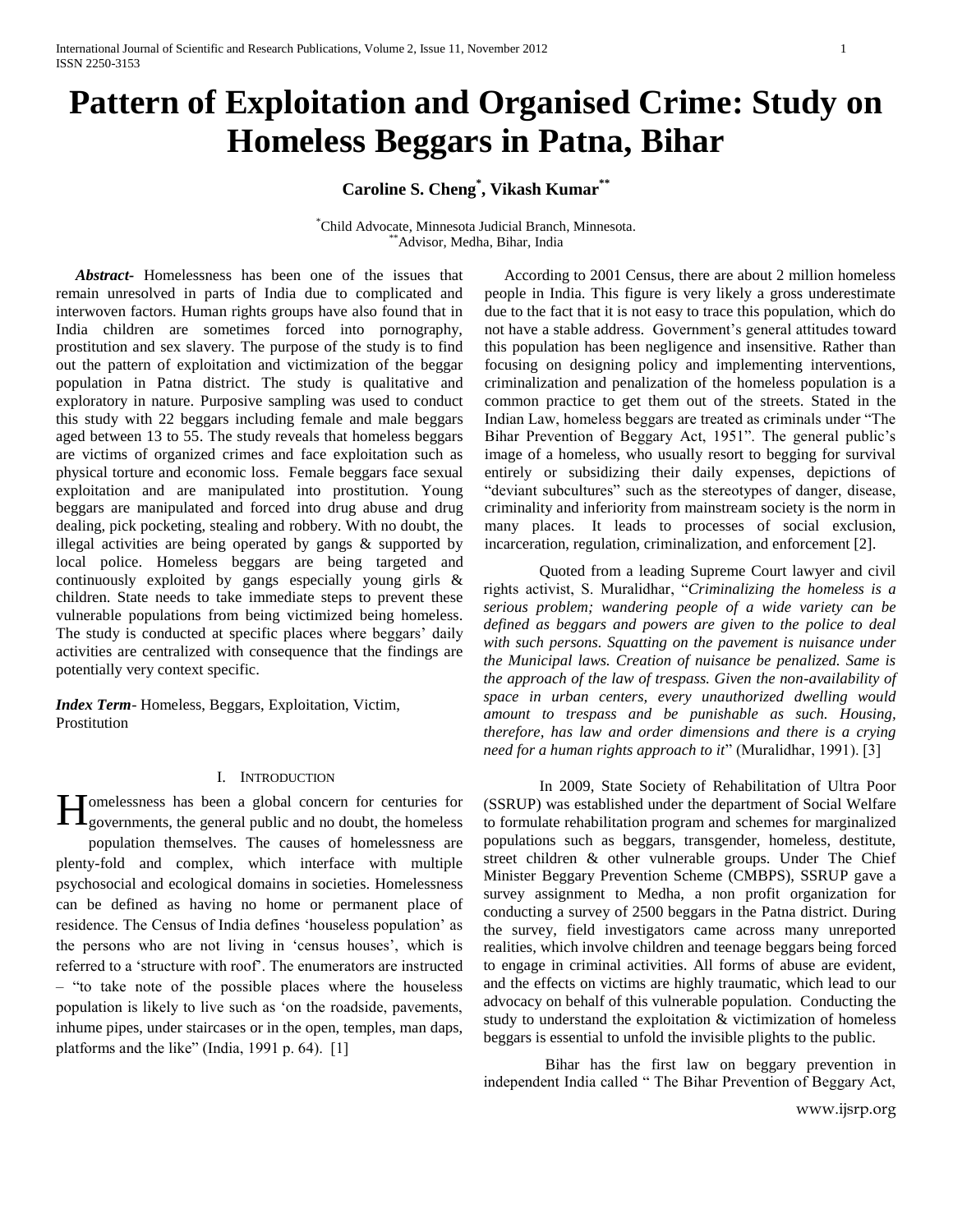1951" and it defines begging as soliciting alms in a public place and having no visible means of subsistence, and wandering about or remaining in any public place. [4] If any person is found begging within an area to which the Act applies, he shall be guilty of an offence under this Act. In other words, many communities have used legislation and criminal law to target those who have no choice but try to survive on the street level. On the other spectrum, some NGOs by themselves or partner with law associates to reprimand this inhumane response to the homeless population, which do not solve the root of the problem.

#### II. RESEARCH QUESTIONS

Different interwoven factors push people off the social safety net and they end up begging on streets. The most crucial universal factors include poverty and lack of affordable or supportive housing in both the public and private sectors. Others include mental illness, family dysfunction such as abuse and neglect, criminalization, drug and alcohol addiction, and ruralurban migration. Battered women and their children also compose a significant portion of occupants of homeless shelter. The causes of begging can be structural and highly circumstantial due to natural disasters, accidents of various kinds like traffic accidents and work-related accidents that lead to loss of ability to work temporarily or permanently; death of an income-earner in families; serious illnesses or health concerns, loss of employment for various reasons, social services and welfare cuts, domestic abuse, and so on and so forth. Most of them started begging because of one or more factors mentioned above, and some become targets of criminals.

Woman abuse is one of the most common causes of homelessness at many shelters or on the street. [5] The Indian film titled as "Slumdog Millionaire" has evoked a very powerful vision of how children are victims of organized crimes in India. The beggar mafia is a ruthless gang of people. They target street children and get them addicted to drugs to their own advantages. Plenty even bribe doctors to amputate healthy children's arms and legs for more lucrative profits from passers-by in the begging process. [6] Gaetz (2004) argues that street youth living in Toronto, Canada are much more likely than domiciled youth to be victims of a broad range of crime. [7] Similar observation and beggar"s cases were reported during the survey work in Patna under CMBPS by Medha, field investigators reported that beggars experienced physical torture, mental illness, economic loss, sexual assault, drug abuse and drug dealing. With reported cases and observations of field investigators, the research aimed to find out the pattern of exploitation and victimization among the beggar population in Patna district.

The objectives of the study are

- i. To study the nature of exploitation of beggars by organised gangs.
- ii. To study the process of victimisation of beggars by organised gangs.

#### III. METHODOLOGY

*A. Research Design*

Qualitative approach has been used for conducting the study. The nature of research design is exploratory in nature. Qualitative aspect of the study will reveal the context of the exploitation and victimization by organised crimes. The qualitative method is used to explore and record the experience of victims of organised crime and pattern of exploitation by local gangs and its members.

*B. Sampling*

Purposive sampling was used to conduct the study. Beggars, who shared their plights and disclosed their exploitation during the survey work under The Chief Minister Beggary Prevention Scheme in Patna district, were included in this study with their consent. The sample (N=22) includes 3 female adult beggars, 12 male adult beggars, and 7 street children. The participants are between 13 and 55 years of age. There are 6 key informants in the study including local vendors and shop keepers, a former crime reporter and a priest of the Mahaveer Mandir<sup>1</sup> where beggars gather days and nights.

#### *C. Data collection tools*

Looking at the nature of study and participants of the study, unstructured interview schedule was used to capture the experience of the victims and key informants. Also focus group discussion guide was developed for capturing the victimization and its process. In depth-Interview, field visit, observations, focus group discussions were used for data collections. The data was collected during March, 2012.

*D. Data Analysis*

Collected data was analysed manually under different themes. These themes are exploitation and torture, sexual exploitation, drug abuse and dealing, victimization, challenges and obstacles in justice delivery.

## IV. RESULT AND DISCUSSION

#### *A. Exploitation of beggars by gang members*

The reasons for becoming a beggar are various but reason for begging for beggars is a mean of survival. According to field investigators, beggars have to pay money to gang for begging at nearby Patna railways station area. During interview, a 35-yearold male beggar disclosed to interviewer:

*"About 20-25 beggars work for the gangs and keep watch on beggary related activities. These beggars also engaged in directly collecting money from other beggars, information sharing with gang leaders, controlling the beggars groups near the begging area and in return these beggars get part of the collected money."*

Another 39-year-old male beggar said:

 $\overline{a}$ 

*"Few days back, one of the beggar refused to pay the money and tried to run away but he was caught and then beaten up badly"*

<sup>&</sup>lt;sup>1</sup> Mahaveer mandir is a Hindu temple near Patna railway station.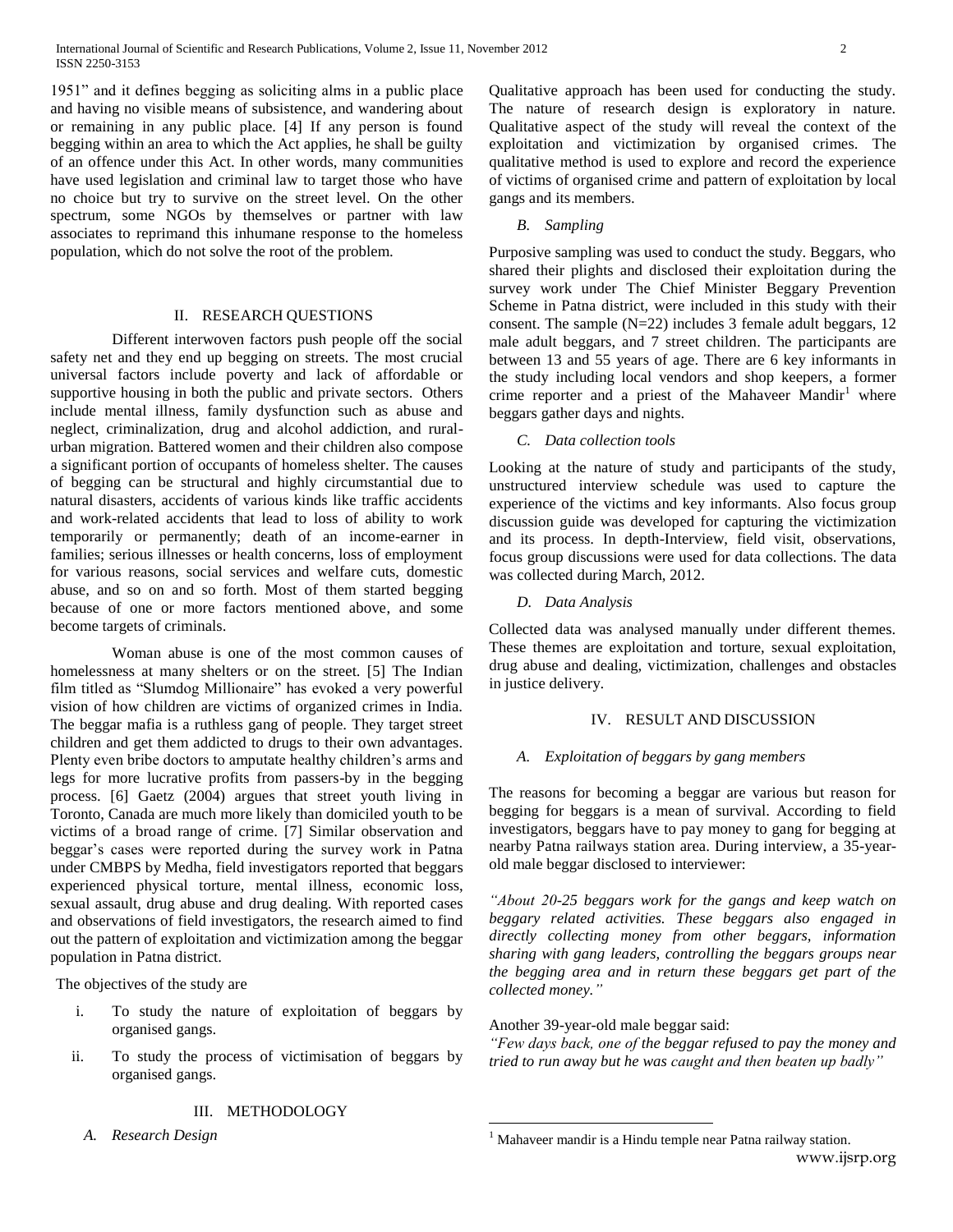It was found that there is existence of gangs who operate and have control over beggary activities within Patna railway station area. There is a hierarchy in the gang at different level. Beggars, who always sit at a particular place for begging near Mahaveer Mandir, are forced to pay gang members about 60 to 70 per cent of the daily amount of money obtained from begging. They beg for survival and their needs especially for foods and drugs. When asked about if they ever asked for help from local police, 45 year- old male beggar replied:

*"They are also associated with gang members. Why we need to go to complain about them. If they come to know that we want to complain, they will kill us."* 

## Another 42 year-old beggar replied:

*"Every day the money collected from beggars, handed over to gang leader and every evening some part of money is shared with a local policeman who comes to collect around 6 to 7 pm."* 

Association with local policeman and gang creates strong barrier to seek help and support from law enforcement and/or agencies. And the process of exploitation continues to be unreported. Another research participant expressed his feeling and said, "We are helpless and can"t do anything. We are living with fear".

#### *B. Sexual Exploitation and Prostitution:*

In a report of Social Science and Medicine, Perron et al (2008) have mentioned that homeless persons are victims of violent and non-violent crime at higher rates than housed populations. [8] Women appear particularly vulnerable to victimization within the homeless population. Homeless women are two to four times more likely to have been physically or sexually assaulted as adults when compared to house women of similar socioeconomic status (Jasinski et al, 2005). [9] Moreover, it was found that younger homeless males had a higher likelihood of theft and physical assault while females have higher likelihood of sexual assault. Homeless young women face increased vulnerability to specific forms of violent crime such as sexual assault. As Chaudhry et al. (2010) mentioned that Indian city streets were extremely unsafe for women for various reasons such as rape, theft, murder, kidnapping, sexual violence and exploitation, and risks to security and personal safety. [10] A 10 year-old female child beggar disclosed to interviewer:

## *"I am 10 years old. I was raped and forced into prostitution. They give me solution and rape me. I don't remember much but when I get up in the morning I feel the pain and then again I take solution for decreasing the pain."*

Young female beggar victims are sexually and physically abused by other beggars, rickshaw and auto drivers, policemen, and street teenagers. These abusers take the girls to quiet places such as railway tracks or inside standing train coaches for sexual activity. The small amount of money given to these young female beggars goes into purchasing food, drugs and other items and usually spent it all on the same day. In an interview with a female beggar, aged 20 and single, said:

"*I ran from my home 4 years back and since then I am living and begging near Patna railway station area. While begging, I met with few street people and got addicted to substances like solution under their influence of gang. They raped me and then I was forced into prostitution by other beggars; and was often physically abused by beggars & policeman.*"

She told the interviewer that her health is very poor and she is suffering from T.B., and she also feels very helpless and hopeless about her current situation.

According to local shopkeeper, key informants & male beggars, a group of people including gang members, the police constable and few female brokers are in charge of arranging the activity. Along with these female brokers, there are other middle men involved in this process and their job is to keep looking for potential clients for the female beggars. These female brokers are also sex workers themselves. Besides, other gang members are brokers, who pass the client"s name and address to particular street vendors and accordingly female beggars are contacted for prostitution at a give place and time.

### *C. Trapping into Drug Abuse & Drug Dealing:*

The research findings have suggested that the homeless people are more likely to be victims of crimes and violence than being perpetrators of it.[11] Children & women continue to be victims of crimes of drug taking and dealing, prostitution, trafficking, child labor, and forced begging. According to official figures, every year nearly 44,000 children fall into the clutches of the beggar mafia in India. Most of the victims are under ten years of age. [12] According to child beggars & key informants, gang members make use of whitener, which is highly addictive if inhaled in a large amount, to force children to become addicted to this solution which is associated with high health risk. According to these children beggars, they got addicted after a while. The addiction forces them to find means to get more money by begging, stealing and prostitution, as guided by gang members. These drug solution especially whiteners are easily available in nearby market, and are also sold by few beggars in railway station, Mahaveer Mandir. Drug addiction in According to Narcotic Drugs & Psychotropic Substance Act, 1985 selling of drugs to children is an offence and punishable under law. During interview with a 53 year-old male beggar, he said:

"*From all beggars aged from 3 to 50 year, children, young girls, women, everyone is habituated to take drugs. You can see, everyone is holding a small piece of cloth. They use something like sprite in these cloths and inhale it whole day & night and feel pleasure.*"

When asked about how they become addicted to drugs, a 45 year -old male beggar said:

*"Initially, if any new child beggar doesn't want to take these addictive solutions, gang member beat those children and forcefully made them addicted. Sometimes they cut their body by knife or blades. When children feel pain, they use these drugs or solution in helpless situations"*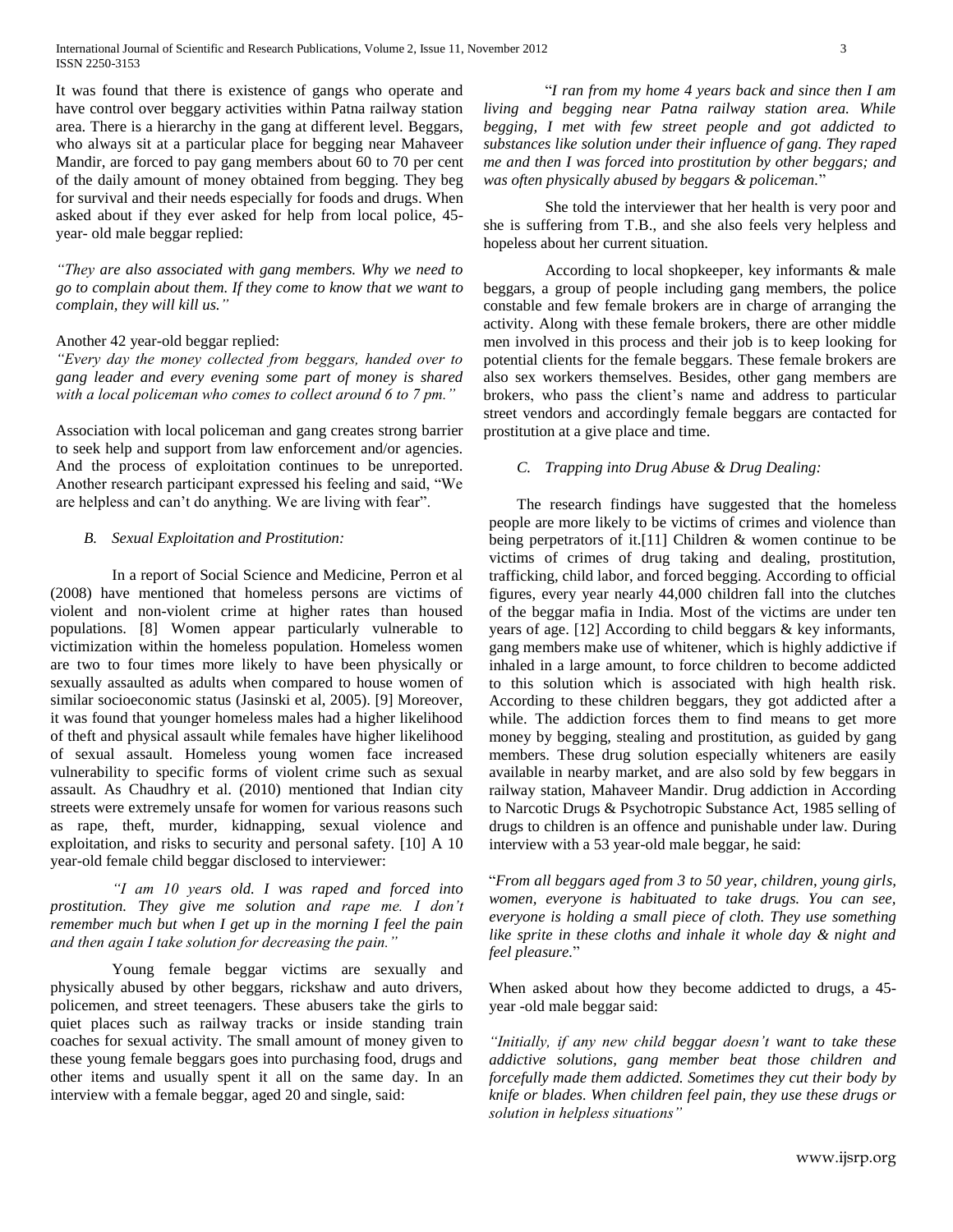Children, who are new on the streets, are usually identified by gangsters quickly provided support to work for them and in return they provide food, shelter and fixed monthly money. After a while, these persons influence these young children in criminal activities as selling of "Marijuana" i.e. *Ganja* to collies, beggars, rickshaw drivers, and other local customers. A street child, aged 11 told interviewer that he was forced to sell *Ganja* to other beggars and collies together with a group of 5-7 children. This process continues to involve children in vulnerable conditions such as those who live in poverty, with domestic abuse and/or other circumstances.

According to a former crime reporter, criminals take advantage of innocent young children and make them pick pocket and steal near railway stations and temple areas. Some of the money and stolen items are given to older street children and/or to other beggars who are behind these crimes. Other parts go to some significant people such as leader beggars, local leaders of the area, and policemen. These are people who have an influence over the police and act as "helpers" in the criminal activities so that they will not get caught or prosecuted.

#### *D. Barrier to Access Government Program & Schemes for Homeless Beggars:*

According to the The Bihar Prevention of Beggar Act, 1951 the only approach to deal with this situation is to send these beggars to Beggar Homes. Indeed, there is a lack of systemic structure in the government framework to deal with any crisis situation or attempt to solve the practical problems of beggary. In 2009, The Bihar State Government started The Chief Minister Beggar Prevention Scheme, but not much was done in the past three years except on pilot survey. Bureaucratic system & the processes of the government have delayed the implementation of schemes and services.

For vulnerable & marginalised population, there are other government programs and welfare schemes available such as student scholarships, disability pension scheme, old age pension scheme, and widow pension scheme, Indira Awas Schemes (housing schemes) for welfare of these populations. All the interviewed beggar shared that they do not receive any benefits of any sorts from government welfare programs and schemes. Low awareness about these program and schemes is one of the reasons for not applying and another reason is that most of the beggars do not have any identity card or residential certificate, which is required for applying for any schemes or programs. This population comprises of the most vulnerable people with disabilities, old age, severe diseases such as leprosy, destitute women, young children, and people with mental illness.

### *E. Challenges and Obstacles in Justice Delivery*

The beggar population are at risk due to their socioeconomical, physical & mental health for injustice treatment, and they often fall into the role of victims of organized crimes. Most homeless populations live in extremely harsh environment like near railway tracks or highways with very poor sanitation condition. Children, women and the elderly group are the most vulnerable especially children with no parental supervision/guardians, are easily manipulated by gangsters to perform illegal activities such as forced begging, stealing, involvement in consumption of and dealing with drugs, and prostitution.

Beggars who are victims of organized crimes require immediate attention and the situation needs to be dealt with properly without any delay by concerned government department such as the law enforcement bodies, social welfare and child welfare departments. Penalizing them through the criminal justice system is not only costly and ineffective; it does not solve the roots of the problems as mentioned earlier. Ironically, the gangsters of organized crimes are not prosecuted due to various reasons.

Beggars are struggling with a totally inhumane and devastating situation. It is the real lives of these populations, and the brutal and harsh reality that they are facing. Young children especially girls, women, old age & people with disability are soft target for organised crimes and gangs. The "partnership" between the criminals and gang members with local police has created a very exploitative environment where these vulnerable populations are continuously forced into illegal activities. The immediate need is to provide a safe environment for beggars with some skills so that they can earn a living to be self sufficient. Most beggars interviewed are desperate, helpless, hopeless, and struggling to survive. Most beggars interviewed reported getting almost no help of any kinds from the government.

The lack of information and education of the provision of services, and trained professionals in Patna district obstruct justice delivery. Lack of emergency shelters equipped with facilities and services/programs such as job training and counselling; supportive low-cost housing and a sound law enforcement and judicial system are key barriers to a successful service delivery system. It is time government took an active role in tackling the roots of the problems and come up with workable solutions to relieve the plights of these victims.

Public awareness and change of the stereotyping attitude towards beggar might be the first step to provide a channel for communication, collaboration, and policy planning. Research generating reliable and accurate information and data regarding the homeless population serves as a bridge, which is of paramount importance, in linking all parties concerned to start constructive dialogues in resolving the urgency of this matter. Most of the homeless beggars especially female are victims of domestic violence, physical abuse and various forms of discrimination, which force them to leave their home in the first place. They are targeted by organized criminals, victimized and forced to involve in unlawful activities such as prostitution, begging, stealing and selling of restricted drugs.

Government needs to take immediate action to provide a safe environment to homeless beggar population and further start enquiry and prosecution of the criminals and members of any gangsters involved in the victimization of beggars. Government should partner with NGOs, which work for the welfare of the beggar victims and offer them more support and if possible some financial or any other assistance with their work.